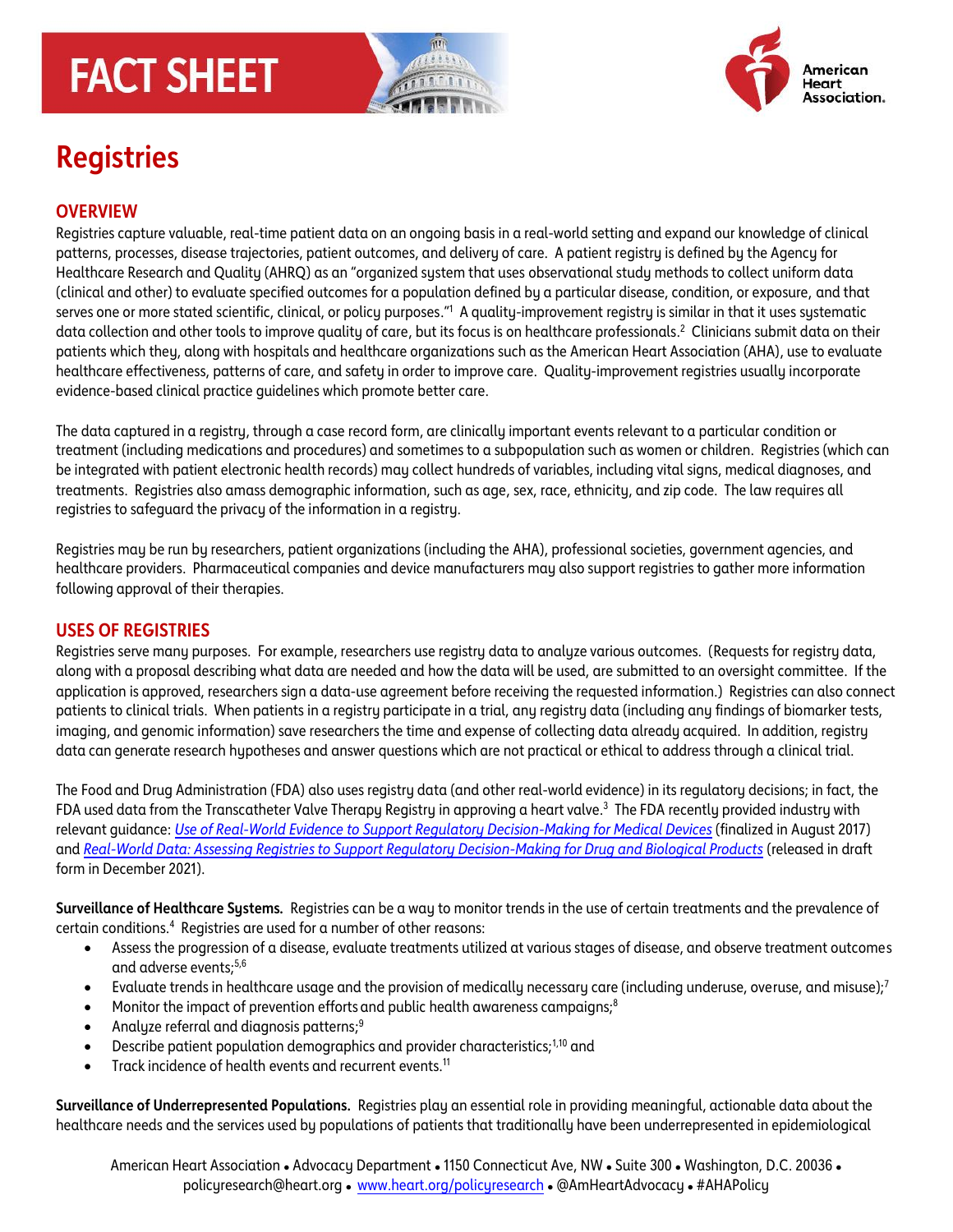#### **Fact Sheet: Registries**

studies and clinical trials, including racial and ethnic minorities<sup>12, 13</sup>, women<sup>14</sup>, the elderly<sup>15</sup>, individuals with multiple comorbidities,<sup>,16,17</sup> and individuals with rare diseases.<sup>18</sup> With data from a registry, researchers can:

- Identify and evaluate healthcare disparities within a patient population;
- Examine underrepresented populations and their access to healthcare services;
- Investigate disease progression and healthcare utilization in particular populations;
- Study the costs of treating particular groups; and
- Collect data on sex, gender, race, ethnicity, language, and other demographic information that impact health.

By collecting and tracking information over time, data can be used to expose disparities in care for minority populations as well as to address them. For example, the AHA's Get With The Guidelines*®* (GWTG)-Stroke Registry has documented poor quality in stroke care for Black patients as compared to White and Hispanic patients<sup>12</sup> while [GWTG-Coronary Artery Disease \(CAD\)](https://www.heart.org/en/professional/quality-improvement/get-with-the-guidelines/get-with-the-guidelines-coronary-artery-disease) was associated with both a reduction of and an elimination of disparities in the quality of care for acute myocardial infarction (AMI) regardless of race or ethnicity.<sup>13</sup>

**Measuring Quality and Safety***.* Registries are frequently used to evaluate and to improve healthcare quality. Because a registry can continuously capture data, registries have the potential to identify unnecessary or inappropriate variation in care and to drive quality improvement by creating a continuous feedback loop to pinpoint areas of poor quality. Other ways that quality-improvement registries support efforts around quality and safety include the following:

- Monitoring adverse events related to particular therapies, drugs, or devices;<sup>19,20,21</sup>
- Examining provider adherence to safety protocols and clinical practice guidelines;<sup>22</sup> and
- Surveilling the quality of care patients receive (e.g., tracking rates of re-admissions, coordination of care post-discharge, orders for preventive care at discharge, etc.).<sup>7,11,23</sup>

Measuring quality has become essential to the Centers for Medicare and Medicaid Services (CMS) as it moves in recent years towards value-based payment models which track quality measures, just as quality-improvement registries do. In 2020 CMS named several of the AHA quality-improvement registries as an alternative quality-reporting option for providers participating in the Bundled Payments for Care Improvement Advanced (BPCI Advanced) Model.

### **THE ASSOCIATION'S REGISTRIES**

As part of its commitment to improving patient care for cardiovascular disease (CVD) and stroke, the AHA has developed and maintains a number of qualityimprovement registries. Because hundreds and even thousands of sites around the country may contribute data to a registry, millions of patient records may be included in a registry. (The more data included in a registry, the more reliable the findings will be.) The GWTG registries aggregate patient care data and generate real-time reports for providers that assess their performance compared to national benchmark data.

The AHA registries are more than registries; they are a comprehensive suite of programs that provide many additional resources and tools to clinicians, e.g., clinical guidelines; videos, newsletters, and webinars for professionals; and patient educational material.



**Get With The Guidelines-Stroke.** Developed in 2001, GWTG-Stroke gathers data on patients hospitalized with stroke and transient ischemic attack (TIA).<sup>17</sup> As of March 2022, the registry contains almost 11 million stroke/TIA patient encounters presenting to more than 2,500 hospitals nationwide.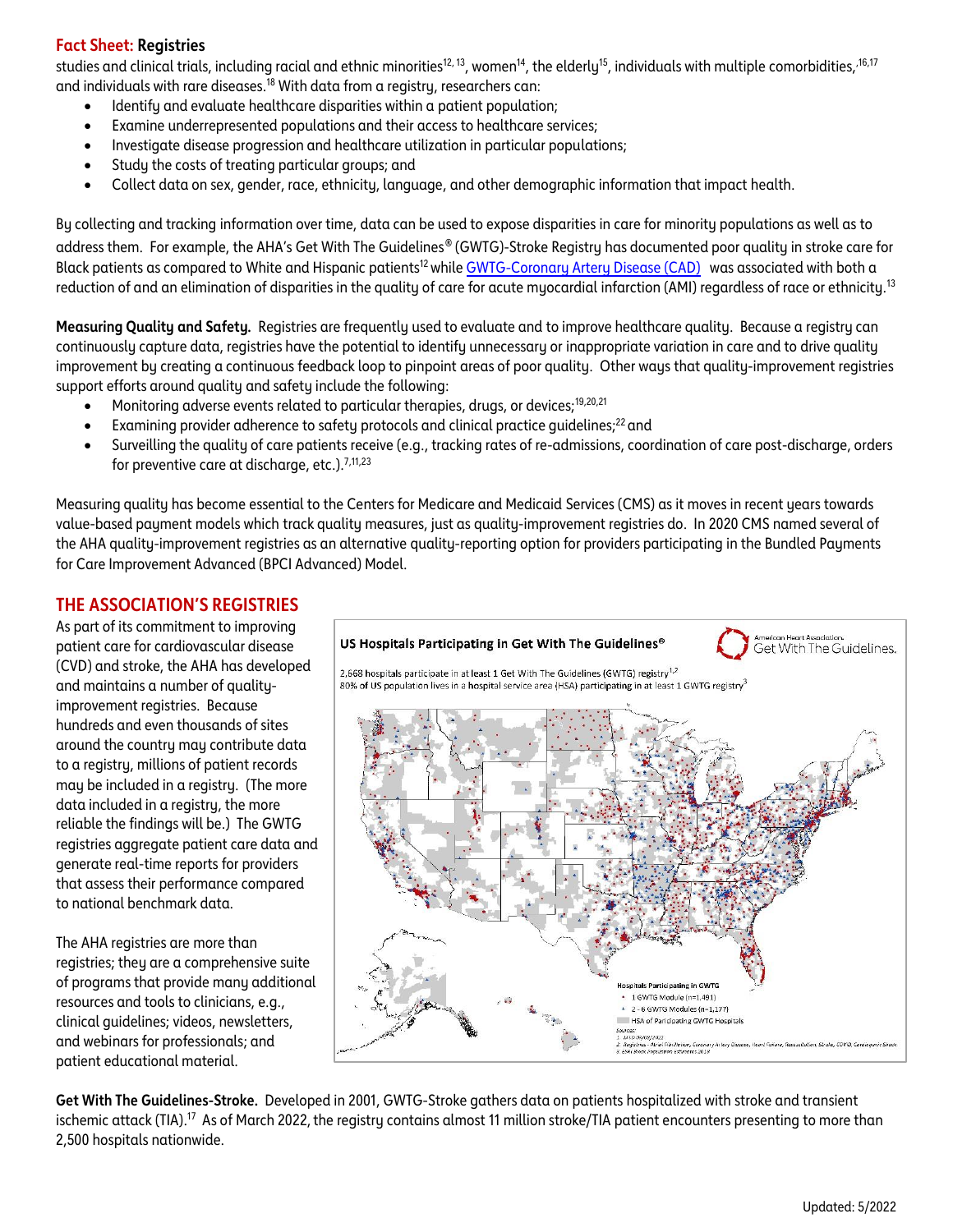**Get With the Guidelines-Coronary Artery Disease.** GWTG-CAD is an Acute Myocardial Infarction (AMI) registry and performance improvement program for hospitals to improve the quality of care and outcomes for patients hospitalized with heart attacks. It is also the essential source of data for the AHA's Mission: Lifeline initiative that focuses on improving systems of AMI care, including emergency medical services, referring hospitals, and treatment centers.

**Get With the Guidelines-Heart Failure.** Numerous published studies demonstrate the program's success in achieving significant patient outcome improvements, including reductions in 30-day readmissions (a measure now used by CMS in determining CMS reimbursement rates). 24

**Get With the Guidelines-Atrial Fibrillation.** The newest AHA registry, GWTG-AFib has a catheter ablation feature which tracks and benchmarks this treatment which is growing in use. It also provides a 180-day follow-up form to measure post-ablation patient outcomes. These data will lead to a greater understanding of catheter ablation as a care option for AFib patients.

**Get With the Guidelines-Resuscitation.** GWTG-R's roots are in the AHA's National Registry of Cardiopulmonary Resuscitation (NRCPR) started in 1999 to collect resuscitation data from hospitals nationwide and to create evidence-based guidelines for in-patient CPR.<sup>25</sup>

#### AHA registries outside of GWTG include the **COVID-19 CVD Registry** and the **Vascular Medicine Consult Registry**.

Given the size, scope, and duration of the AHA suite of registries, researchers have a rich source of patient-level data on presenting characteristics, diagnostic testing, treatments, quality-initiative adherence, and in-hospital outcomes to support ongoing national surveillance, innovative research, and quality-improvement efforts that promote evidence-based care.

#### **THE ASSOCIATION ADVOCATES**

We support the use of registries to improve quality of care and to help identify risk factors to reduce chronic diseases. Specifically, we:

- Urge policy makers to create federal, state, and local CVD and stroke registries in order to monitor incidence and to support the development of relevant quality-improvement initiatives,
- Encourage policy makers to use patient-centered, evidence-based, broadly adopted registries like GWTG to meet many of the quality-improvement and reporting requirements of federal programs and those enacted in health reform, and
- Encourage use of registries as an efficient data-collection tool as part of payment and delivery-reform initiatives.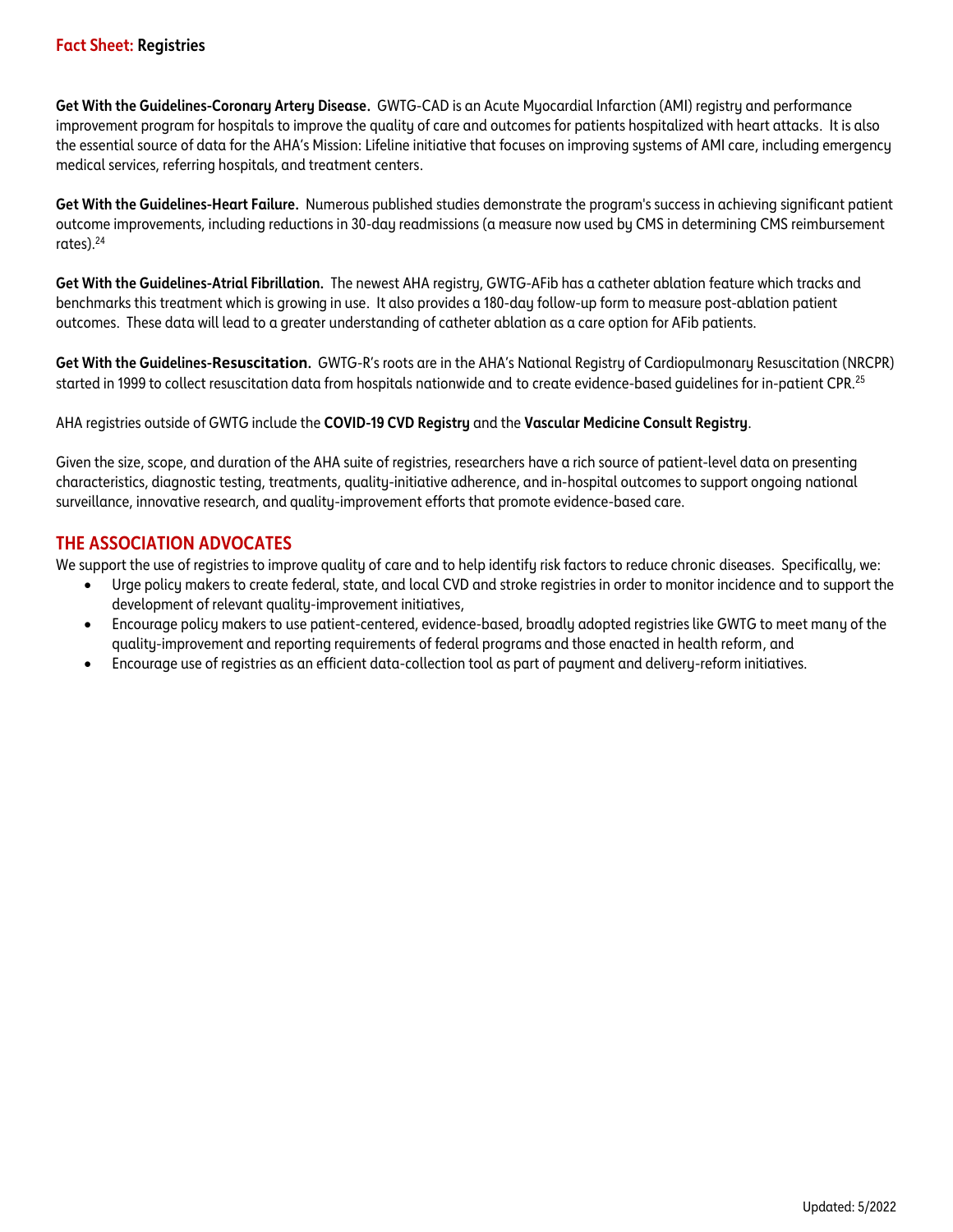#### **References:**

1 Gliklich RE, Leavy MB, Dreyer NA (sr eds). Registries for Evaluating Patient Outcomes: A User's Guide. 4th ed. (Prepared by L&M Policy Research, LLC, under Contract No. 290-2014-00004-C with partners OM1 and IQVIA) AHRQ Publication No. 19(20)- EHC020. Rockville, MD: Agency for Healthcare Research and Quality; September 2020. Posted final reports are located on the Effective Health Care Program search page. DOI: https://doi.org/10.23970/AHRQEPCREGISTRIES4.

2 Gliklich RE, Dreyer NA, Leavy MB, editors. Registries for Evaluating Patient Outcomes: A User's Guide [Internet]. 3rd edition. Rockville (MD): Agency for Healthcare Research and Quality (US); 2014 Apr. 22, Quality Improvement Registries.

3 U.S. Food and Drug Administration (2017, June 05). *FDA expands use of Sapien 3 artificial heart valve for high-risk patients* [Press release]. [www.fda.gov/news-events/press-announcements/fda-expands-use-sapien-3-artificial-heart-valve-high-risk-patients.](http://www.fda.gov/news-events/press-announcements/fda-expands-use-sapien-3-artificial-heart-valve-high-risk-patients)  4 Tulchinsky TH, Varavikova EA. Measuring, Monitoring, and Evaluating the Health of a Population. *The New Public Health*. 2014;91-147. doi:10.1016/B978-0-12-415766-8.00003-3

5 Benza RL, Miller DP, Gomberg-Maitland M, Frantz RP, Foreman AJ, Coffey CS, Frost A, Barst RJ, Badesch DB, Elliott CG, Liou TG, McGoon MD. Predicting survival in pulmonary arterial hypertension: insights from the Registry to Evaluate Early and Long-Term Pulmonary Arterial Hypertension Disease Management (REVEAL). *Circulation*. 2010;122:164–172. doi: 10.1161/CIRCULATIONAHA.109.898122.

6 Dabelea D, Mayer-Davis EJ, Imperatore G. The value of national diabetes registries: SEARCH for Diabetes in Youth Study. *Curr Diab Rep*. 2010;10:362–369. doi: 10.1007/s11892-010-0135-1.

7 Reeves MJ et al. Quality of Care and Outcomes in Patients With Diabetes Hospitalized With Ischemic Stroke: Findings From Get With the Guidelines-Stroke. *Stroke*. 2010;41:1-9.

8 Diercks DB et al. Gender differences in time to presentation for myocardial infarction before and after a national women's cardiovascular awareness campaign: a temporal analysis from the Can Rapid Risk Stratification of Unstable Angina Patients Suppress Adverse Outcomes with Early Implementation (CRUSADE) and the National Cardiovascular Data Registry Acute Coronary Treatment and Intervention Outcomes Network-Get with the Guidelines (NCDR ACTION Registry-GWTG). *Am Heart J.* 2010 Jul;160(1):80-87.e3. 9. Garre-Olmo, J., Flaqué, M., Gich, J. *et al.* A clinical registry of dementia based on the principle of epidemiological surveillance. *BMC Neurol* 9**,** 5 (2009). https://doi.org/10.1186/1471-2377-9-5.

10. Gliklich RE, Dreyer NA, Leavy MB, editors. Registries for Evaluating Patient Outcomes: A User's Guide [Internet]. 3rd edition. Rockville (MD): Agency for Healthcare Research and Quality (US); 2014 Apr. 6, Data Sources for Registries. Available from [www.ncbi.nlm.nih.gov/books/NBK208611/.](http://www.ncbi.nlm.nih.gov/books/NBK208611/)

11 LaBresh KA et al. Hospital Treatment of Patients With Ischemic Stroke or Transient Ischemic Attack Using the "Get With The Guidelines" Program. *Arch. Intern. Med.* 2008;168(4):411-417.

12 Schwamm, LH, et al. Race/Ethnicity, Quality of Care, and Outcomes in Ischemic Stroke. *Circulation.* 2010;121;1492-1501. 13 Cohen, M G, et al. Racial and Ethnic Differences in the Treatment of Acute Myocardial Infarction. Findings from the Get With The Guidelines Coronary Artery Disease Program. *Circulation.* May 17, 2010

14 Reeves MJ, et al. Quality of Care in Women With Ischemic Stroke in the GWTG Program. *Stroke*. 2009;40:1127-1133. 15 Fonarow GC et al. Age-Related Differences in Characteristics, Performance Measures, Treatment Trends, and Outcomes in Patients With Ischemic Stroke. *Circulation*. 2010;121;879-891.

16 Iyngkaran P, Liew D, Neil C, Driscoll A, Marwick TH, Hare DL. Moving From Heart Failure Guidelines to Clinical Practice: Gaps Contributing to Readmissions in Patients With Multiple Comorbidities and Older Age. *Clin Med Insights Cardiol*. 2018;12:1179546818809358. Published 2018 Dec 4. doi:10.1177/1179546818809358.

17. Schwamm LH, Reeves MJ, Pan W, Smith EE, Frankel MR, Olson D, Zhao X, Peterson E, Fonarow GC. Race/ethnicity, quality of care, and outcomes in ischemic stroke. *Circulation*. 2010;121:1492–1501. doi: 10.1161/CIRCULATIONAHA.109.881490.

18. Gliklich RE, Dreyer NA, Leavy MB, editors. Registries for Evaluating Patient Outcomes: A User's Guide [Internet]. 3rd edition. Rockville (MD): Agency for Healthcare Research and Quality (US); 2014 Apr. 20, Rare Disease Registries.

19 Parikh SV et al. Timing of in-hospital coronary artery bypass graft surgery for non-ST-segment elevation myocardial infarction patients results from the National Cardiovascular Data Registry ACTION Registry-GWTG (Acute Coronary Treatment and Intervention Outcomes Network Registry-Get With The Guidelines). *JACC Cardiovasc Interv*. 2010 Apr;3(4):428-30.

20 Rothwell PM et al. Population-Based Study of Event-Rate, Incidence, Case Fatality, and Mortality For All Acute Vascular Events in All Arterial Territories (Oxford Vascular Study). *Lancet*. 2005;366:1773-1783.

21 Antiepileptic Drug Pregnancy Registry. *Massachusetts General Hospital.* [www.aedpregnancyregistry.org/](http://www.aedpregnancyregistry.org/)

22 Fonarow GC et al. Characteristics, Performance Measures, and In-Hospital Outcomes of the First One Million Stroke and Transient Ischemic Attack Admissions in Get With The Guidelines-Stroke. *Circ Cardiovasc Qual Outcomes.* 2010;3;291-302.